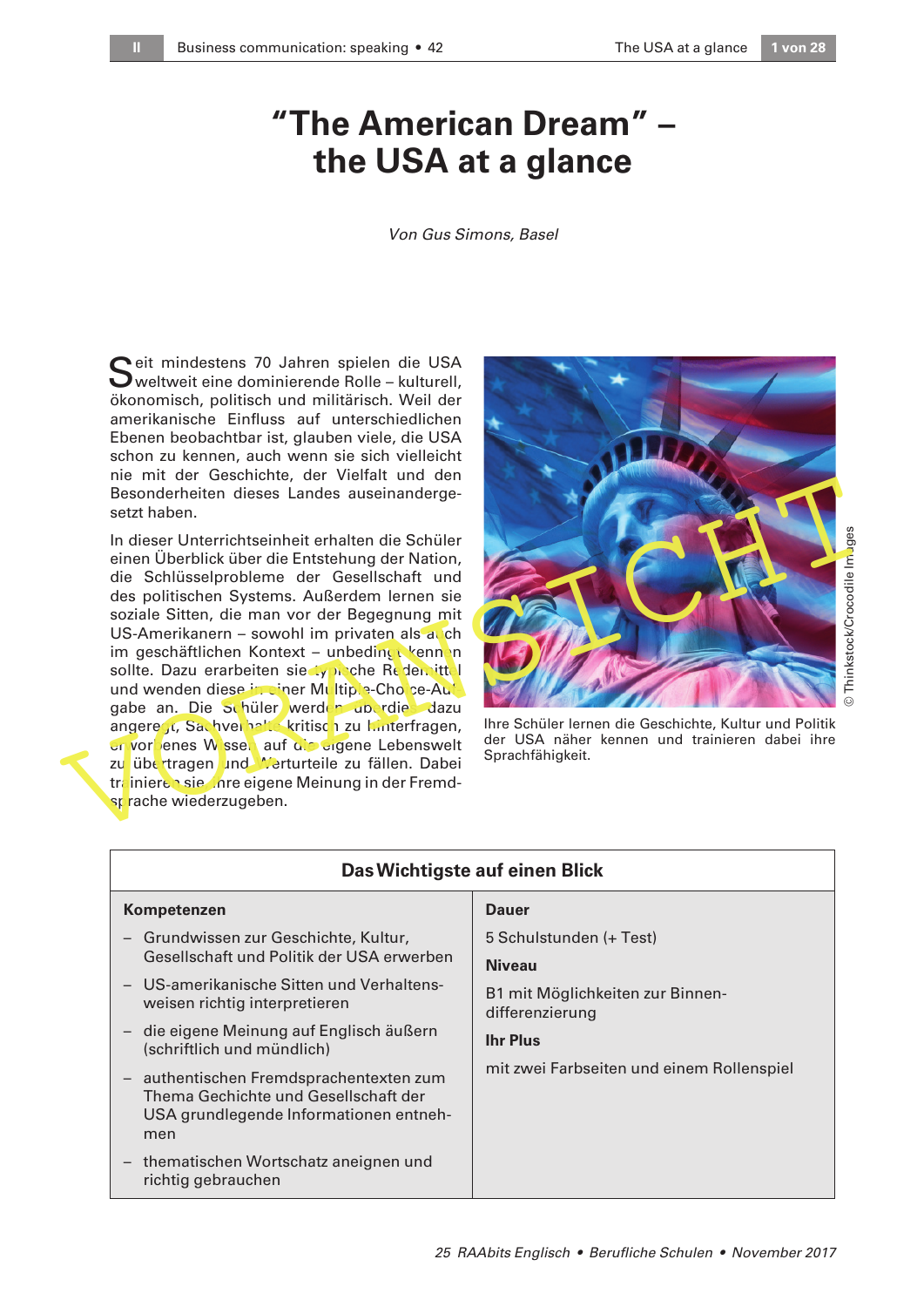# Verlaufsübersicht

| 1. Stunde:      | How well do you know the USA? - Getting into the topic                                                                                                                            |
|-----------------|-----------------------------------------------------------------------------------------------------------------------------------------------------------------------------------|
| <b>Material</b> | <b>Verlauf</b>                                                                                                                                                                    |
| M 1             | The United States of America – filling in the map / anhand einer USA-Karte vor-<br>handenes Wissen aktivieren und bekannte Städte, Flüsse und Gebirge ergänzen                    |
| M <sub>2</sub>  | The United States of America – an illustrated map / mithilfe der illustrierten<br>Landkarte typische Merkmale der Bundesstaaten und amerikanische Stereo-<br>typen herausarbeiten |
| $M_3$           | How well do you know the USA? – Getting into the topic / passende Uber-<br>schriften zu kurzen Beschreibungstexten verfassen und dabei mehr über die<br>Regionen der USA erfahren |
| Stundenziel:    | Die Schüler lernen, dass die USA ein vielfältiges Land mit zahlreichen regiona-<br>len und kulturellen Unterschieden sind.                                                        |

| 2. Stunde:      | The history of the USA – origins and expansion                                                                                                                           |
|-----------------|--------------------------------------------------------------------------------------------------------------------------------------------------------------------------|
| <b>Material</b> | <b>Verlauf</b>                                                                                                                                                           |
| M 4             | Revolutionary! - The origins of the USA / einen Text zur Geschichte der USA<br>erarbeiten, Verständnisfragen beantworten und kritisch rener ieren                        |
| Stundenziel:    | Die Lernenden verstehen die Entstehung und Entwicklung der USA, den ken<br>kritisch über diese nach und verknüpfen das erwortene Wissen mit ihrer<br>eigenen Lebenswelt. |

|                 | $110$ $11000$ , $1$ $1000$ , $1000$ , $1000$ , $1000$ , $1000$ , $1000$                                                                                                      |  |
|-----------------|------------------------------------------------------------------------------------------------------------------------------------------------------------------------------|--|
| <b>Material</b> | <b>Verlauf</b>                                                                                                                                                               |  |
| M 4             | Revolutionary! - The origins of the USA / einen Text zur Geschichte der USA<br>erarbeiten, Verständnisfragen beantworten und kritisch Zeiten jeren                           |  |
| Stundenziel:    | Die Lernenden verstehen die Entstehung und Entwicklung der USA, denken<br>kritisch über diese nach und verknüpfen das erwortene Wissen mit ihrer<br>eigenen Lebenswelt.      |  |
|                 |                                                                                                                                                                              |  |
| 3. Stunde:      | An American Dream for everyone? Discumination in the USA                                                                                                                     |  |
| <b>Material</b> | <b>Verlauf</b>                                                                                                                                                               |  |
| M 5             | An American Dream for everyone? – Discrimination in the USA / in einem<br>Rolenspick von der Unterdrückung der Afro-Amerikaner und deren Kampf für<br>Gerechtigkeit erfahren |  |
| M <sub>6</sub>  | An American Dream for everyone? - Role cards / Rollenkarten für das Rollen-<br>spiel (M 5)                                                                                   |  |
| M 7             | African-American civil rights – a timeline / mithilfe des Gruppenpuzzles die<br>historische Entwicklung der Bürgerrechte in den USA nachvollziehen                           |  |
| Stundenziel:    | Die Schüler beleuchten die Diskriminierung von Afro-Amerikanern in den USA<br>im historischen sowie im aktuellen Kontext.                                                    |  |
|                 |                                                                                                                                                                              |  |

| 4. Stunde:      | The land of the free - US politics and society                                                                                                                                                 |
|-----------------|------------------------------------------------------------------------------------------------------------------------------------------------------------------------------------------------|
| <b>Material</b> | <b>Verlauf</b>                                                                                                                                                                                 |
| M8              | US Democracy - how the president is elected in the USA / mithilfe eines<br>Lückentextes das US-amerikanische Wahlsystem kennenlernen und dabei den<br>thematischen Wortschatz erarbeiten       |
| M 9             | Land of the free? - Laws in the USA / Gesetze in den USA und Deutschland<br>vergleichen und kritisch reflektieren, ob die USA ihrem Image als "Land der<br>Freiheit" entsprechen               |
| Stundenziel:    | Die Lernenden erhalten einen Einblick in das komplexe Präsidentschaftswahl-<br>system und kennen grundlegende Unterschiede zwischen der US-amerika-<br>nischen und der deutschen Gesetzgebung. |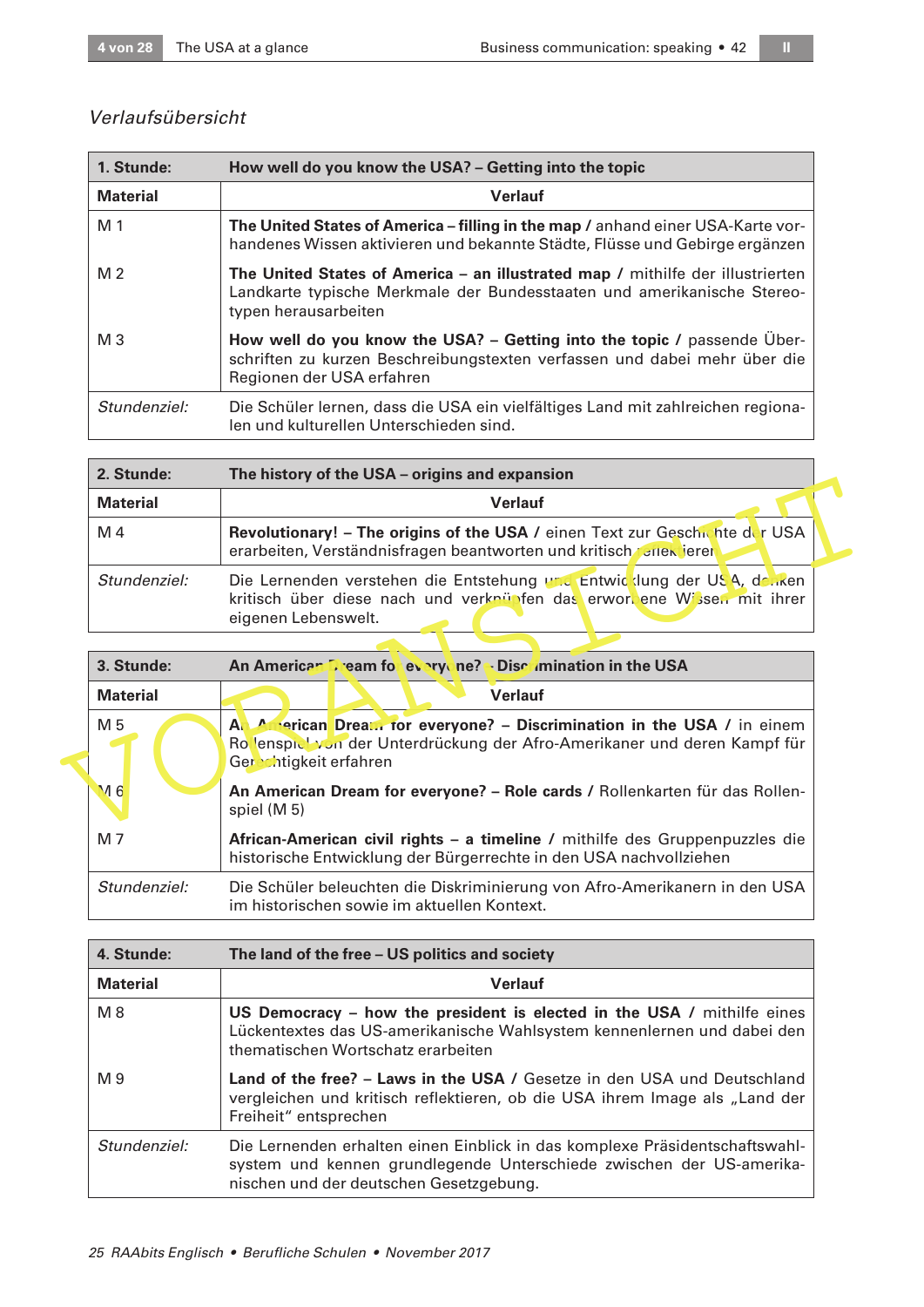| 5. Stunde:      | Down to business! – American social and professional customs                                                                                                                            |
|-----------------|-----------------------------------------------------------------------------------------------------------------------------------------------------------------------------------------|
| <b>Material</b> | <b>Verlauf</b>                                                                                                                                                                          |
| M 10            | <b>Down to business! – Social customs in the USA / anhand eines Interviews</b><br>typisch amerikanische Verhaltens- und Ausdrucksweisen kennenlernen und in<br>einer Tabelle festhalten |
| M 11            | Americanize the conversation! - What would an American say? / in einer<br>Multiple-Choice-Aufgabe die gelernten sozialen Sitten anwenden                                                |
| Stundenziel:    | Die Schüler verstehen US-amerikanische Sitten, vor allem den Unterschied<br>zwischen dem Gesagten und dem Gemeinten.                                                                    |



Auf auf der **CD 25** RAAbits Englisch Berufliche Schulen bzw. in der **ZIP-Datei** finden Sie alle Materialien im veränderbaren Word-Format, Zusatzmaterialien und differenzierende Materialien.

# Materialübersicht

|                |                | How well do you know the USA? - Getting into the topic                                             |
|----------------|----------------|----------------------------------------------------------------------------------------------------|
| M 1            | (Ws)           | The United States of America - filling in the map                                                  |
| M <sub>2</sub> | (Tr)           | The United States of America - an illustrated man                                                  |
| M <sub>3</sub> | (Tx)           | How well do you know the USA? – Getting into the topic                                             |
|                |                | The history of the USA prigin's and expansion                                                      |
| M 4            | (Tx)           | Revolutionaly! - The oricins of the USA                                                            |
|                |                | An American Dieam frie everyone? - Discrimination in the USA                                       |
| N15            | Rp)            | An America. Dream for everyone? – Discrimination in the USA                                        |
| $M_6$          | $\binom{c}{a}$ | An American Dream for everyone? - Role cards                                                       |
| M <sub>7</sub> | (Ws)           | African-American civil rights - a timeline                                                         |
|                |                | The land of the free - US politics and society                                                     |
| M8             | (Ws)           | US Democracy – how the president is elected in the USA                                             |
| M 9            | (Ws)           | Land of the free? - Laws in the USA                                                                |
|                |                | Down to business! - American social and professional customs                                       |
|                | (Tx)           | Down to business! - Social customs in the USA                                                      |
|                | (Ws)           | Americanize the conversation! - What would an American say?                                        |
|                |                | "The American Dream" (M 12)                                                                        |
| <b>Test</b>    |                | "The American Dream" - class test (M 13)                                                           |
|                |                | 1. Stunde<br>2. Stunde<br>3. Stunde<br>4. Stunde<br>5. Stunde<br>M 10<br>M 11<br><b>Vocabulary</b> |

### **Bedeutung der Abkürzungen**

**Ca:** Cards; **Rp:** Role play; **Tr:** Transparency; **Tx:** Text; **Ws:** Worksheet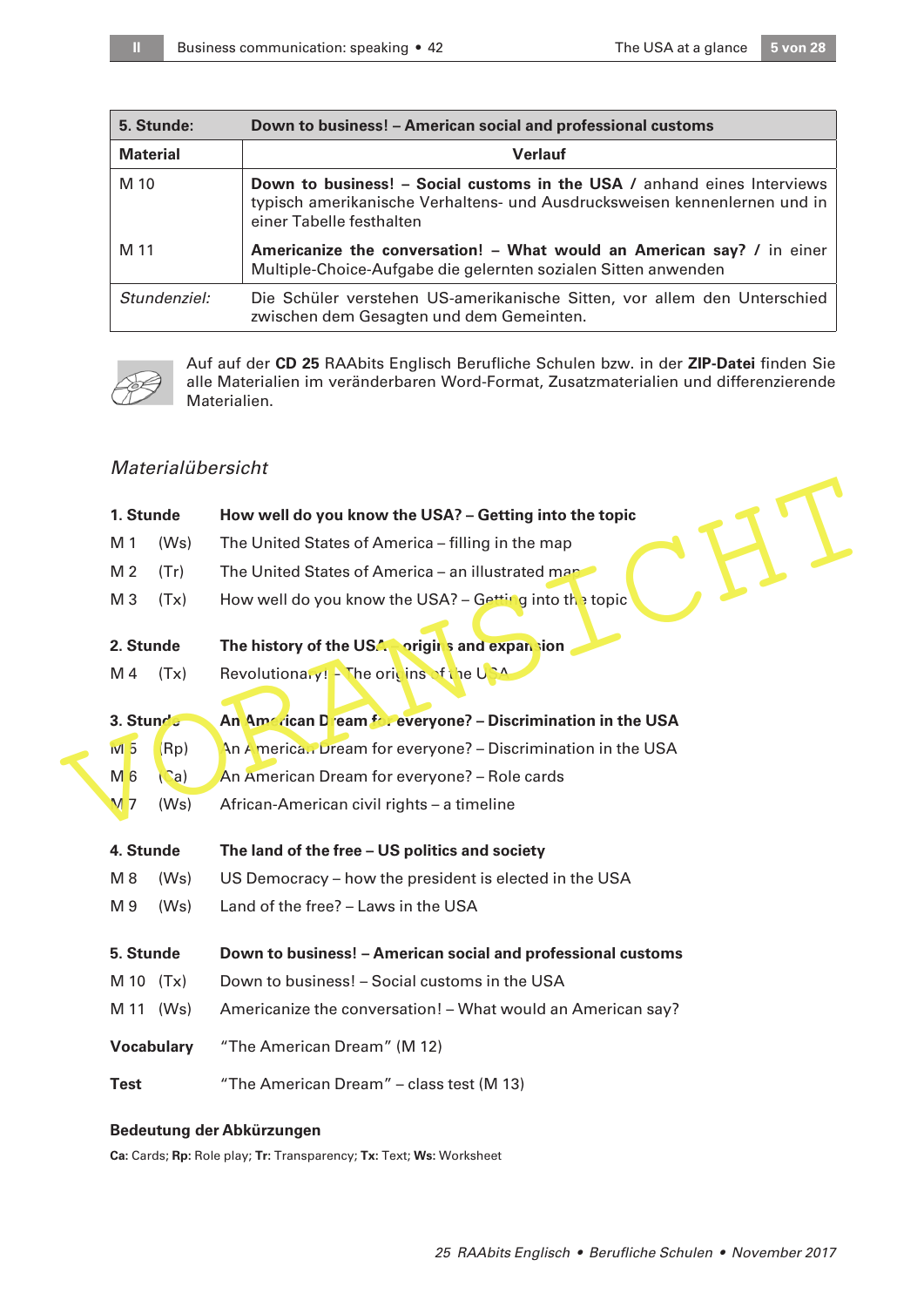Have a look at the map and pictures. What do you associate with the different US states and regions?



25 RAAbits Englisch • Berufliche Schulen • November 2017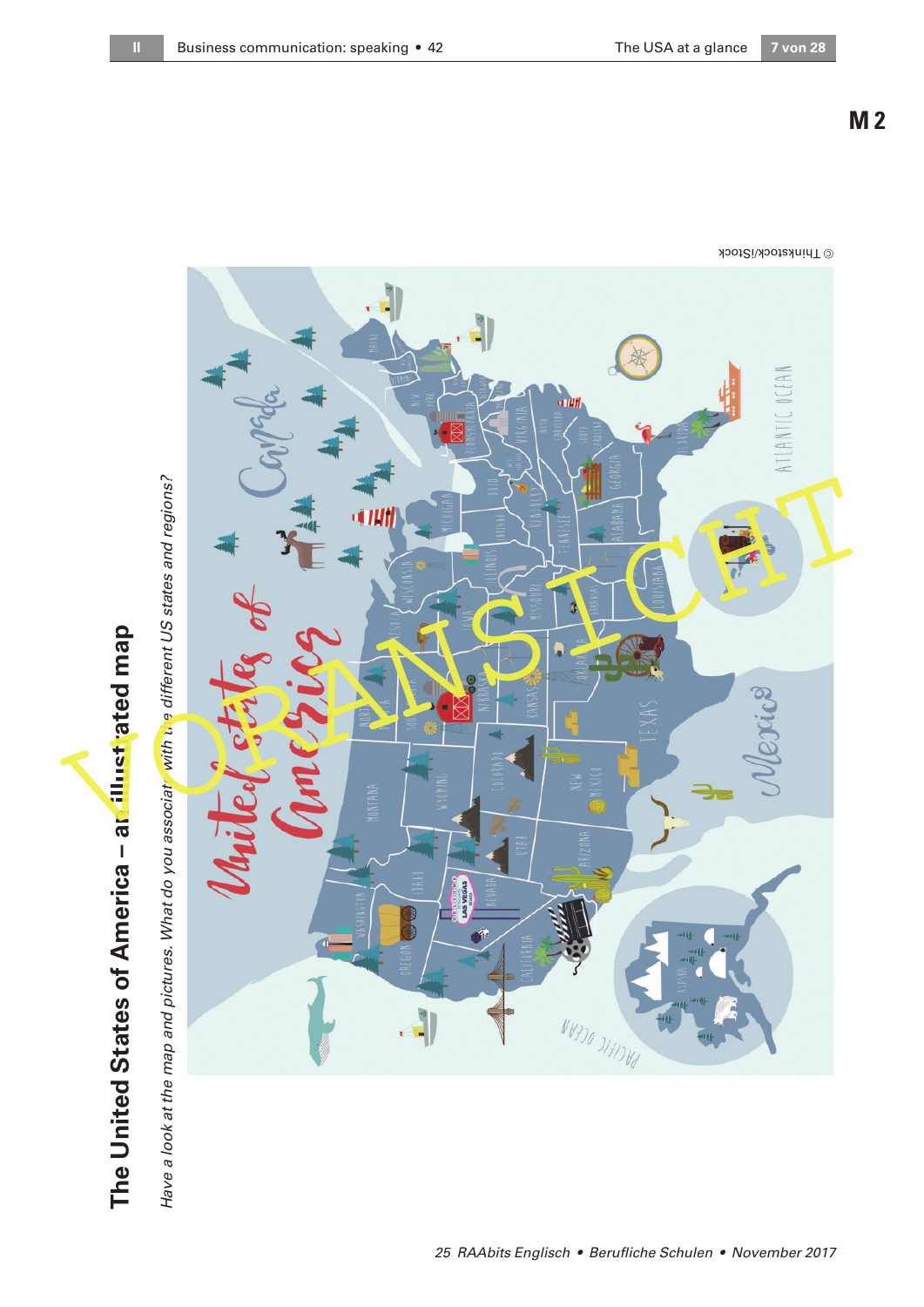#### **How well do you know the USA? – Getting into the topic M 3**

Compare your knowledge of the USA to your classmates'. Then learn more about it!

**1.**  This city was French, but Napoleon sold it to the USA in 1803. It has Caribbean influence<sup>1</sup> because of its location on the Gulf of Mexico. Jazz music began here. Many people still speak a French dialect.

#### **2.**

This Californian city is famous for its film industry. Many famous actors, actresses and musicians live here. It is very warm, so you can go swimming in the Pacific Ocean.



© Thinkstock/iStock Thinkstock/iStock

#### **3.**

This northern Californian city was the center of the hippie movement $^2$  in the 1960s. Since the 19th century there has been a large Chinese community, and in many neighborhoods Cantonese<sup>3</sup> is the main language. In recent years, the region has become a center for new tech industries.

#### **4.**

This group of islands in the Pacific Ocean was an independent nation until the USA took control of it in 1893. People from here often speak a language called Pidgin, which is a mixture of English and various Pacific languages. The ukulele is from here.

#### **5.**

This state is a large peninsula<sup>4</sup> in the southeast United States. It is very warm and is callee the "Sunshine State". In its second largest city, Miami, there is a large Cuban population, so most people can speak Spanish. It became a state of the USA in 1845 after the USA forced out<sup>5</sup> the Seminole Native Americans<sup>6</sup>.

#### **6.**

This state on the east coast was one of the original 13 British colonies. Here you can find some communities of Amish people. The Anlish and descendants<sup>7</sup> of Swiss and Germans who immigrated in the 18<sup>th</sup> century. Thus, they still speak an old dialect of German. They don't use cars, electricity or modern technology. This group of islands in the Pacific Ocean was an independent nation until the USA took control of<br>
it in 1893. People from here often speak a language called Pidgin, which is a mixture of Eng. sh<br>
and various Pacific lan

#### **7.**

This not hern state is nome to many groups of Native Americans. Many of them can speak variations of the Sioux language. Here you can find Mount Rushmore. It is a monument of the faces of four US Presidents carved $^{\text{\tiny B}}$  into a mountain. The problem is that the region is sacred $^{\text{\tiny B}}$  for Native Americans, so it was a big insult to carve the presidents' faces there.

#### **8.**

This is the largest US state, but it is not connected to the other states. It is on the northwestern corner of Canada. In 1867, the USA bought the land from Russia. It is very cold here, but some Native American groups have lived here for thousands of years. They speak many different languages in the Eskimo and Na-Dene language families.

# **Vocabulary**

1 **influence:** der Einfluss – 2 **movement:** die Bewegung – 3 **Cantonese:** Kantonesisch – 4 **peninsula:** die Halbinsel – 5 **to force out:** verdrängen – 6 **Native American:** der/die Ureinwohner/in Amerikas – 7 **descendant:** der Nachfahre/die Nachfahrin – 8 **to carve:** meißeln – 9 **sacred:** heilig

# **Tasks**

- 1. What is "typical US-American" for you? Think of food, music, language, economy, free time, etc. Take five minutes in order to write down as many things as you can. Afterwards, compare your results to your classmates'.
- 2. Eight places are described in the box above, but the names have gone missing. Read the descriptions and write the names of the places on the lines. A look at the map (M 2) might help you.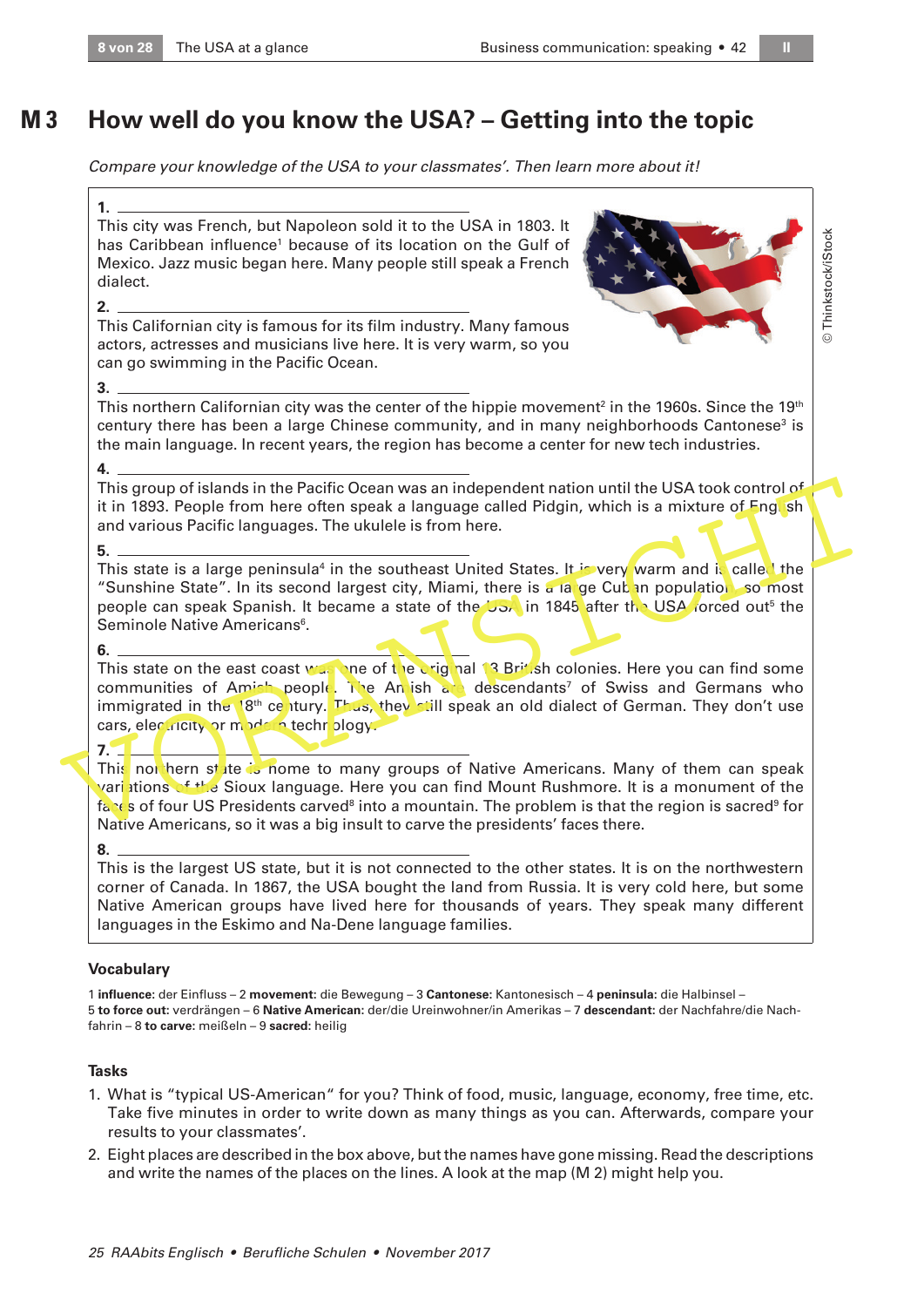# **An American Dream for everyone? – Role cards**

#### **Card 1**

**Elizabeth Freeman** (1744–1829) was born as a slave around 1744 in New York (then still a British colony). At that time, Europeans traded<sup>1</sup> Africans and their descendants as slaves. In 1780, Freeman heard someone read the constitution<sup>2</sup> of Massachusetts, which begins "All men are born free and equal ...". She asked a lawyer<sup>3</sup> to help her become free. They won in court<sup>4</sup>, and so she became the first slave freed in Massachusetts. Because of the court's decision, slavery became illegal in Massachusetts.

Importing slaves into the USA became illegal in 1808. Slavery (but not importation) was legal in the southern states until 1865. Freeman died in 1829, so she never saw the end of slavery.

1 **to trade:** handeln – 2 **constitution:** die Verfassung – 3 **lawyer:** der/die Rechtsanwalt/Rechtsanwältin – 4 **court**: das Gericht

#### **Card 2**



Frederick Douglass (1818–1895) was born as a slave in 1818. When he was 20 years old, he escaped<sup>1</sup> from Maryland, a slave state, to New York, a free state, with help from his future wife  $\angle$  nna Murray. Douglass became a famous speaker against slavery. He also advocated for women's rights. Slavery was abolished in the American Civil War<sup>2</sup> from 1861-1865. During this war, Douglass helped the anti-slavely Union Army by recruiting<sup>3</sup> soldiers. After slavery became illegal, black people still did not have equal rights. In many regions hey could not vote, and many public places were segregated<sup>4</sup> Final Card 2<br>
Frederick Douglass (1818–1895) was born as a sl<sub>ow</sub> to in 1816 Wive he was<br>
state, with help from Maryland Calve is a slow state, to Ne w York , a free<br>
state, with help from Maryland Calve is a slow state. T

Jntil his death in 1895, he worked with the government of the USA in order to improve the situation of black people.

1 **to escape:** fliehen – 2 **American Civil War:** der amerikanische Bürgerkrieg – 3 **to recruite:** rekrutieren – 4 **segregated:** hier: getrennt nach Rassen

#### **Card 3**

**W.E.B. Du Bois** (1868–1963) was born three years after slavery became illegal. He studied at Humboldt University in Berlin and at Harvard University. In 1895, he was the first black American to earn a doctorate. Although slavery became illegal in 1865, there were still many problems for black people. In the southern states, the so-called "Jim Crow Laws<sup>1</sup>" kept black people separate from white people in schools, buses, trains, restaurants, bathrooms, and other public places. If white people believed that a black person committed a crime<sup>2</sup>, they would often murder him instead of contacting police. This is called "lynching<sup>3</sup>". To resist<sup>4</sup> this discrimination, Du Bois co-founded an organization called NAACP (National Association for the Advancement of Colored People) in 1909.

The NAACP is still an important civil rights institution today. Du Bois also supported rights for native people in European colonies in Africa and in Asia. He believed that racism was based in capitalism.

1 **law:** das Gesetz – 2 **to commit a crime:** ein Verbrechen begehen – 3 **lynching:** die außergesetzliche Hinrichtung – 4 **to resist sth:** sich gegen etw. wehren



© Photo: C. M. Battey

Photo: C. M. Battey

 $\odot$ 

**M 6**

© Mum Bett, aka Elizabeth Freeman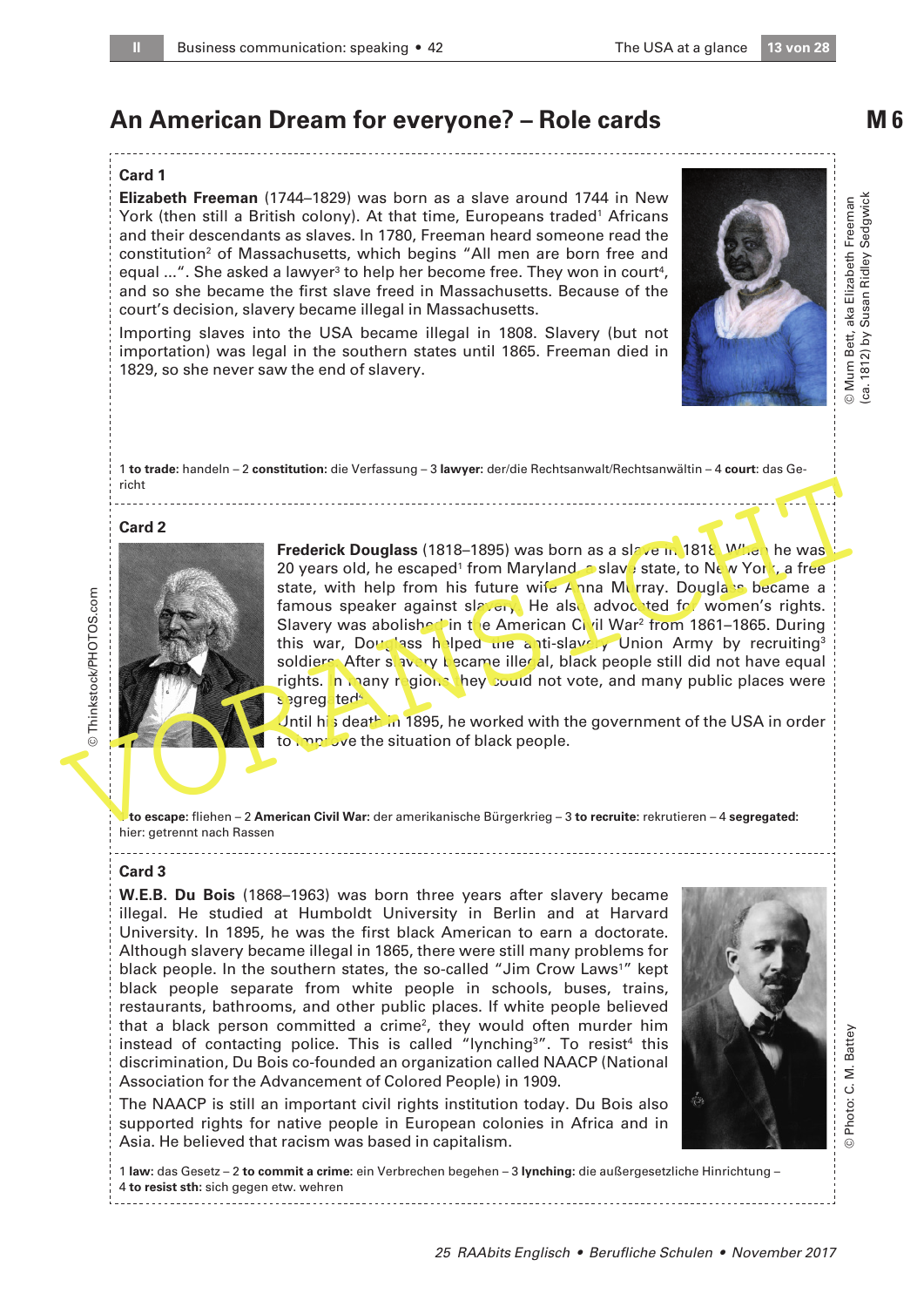#### **Down to business! – Social customs in the USA M 10**

There are US-American social customs<sup>1</sup> which you should know when working in the USA.

The United States and Germany have a very active relationship politically, culturally and economically. The USA is Germany's largest export market! Germany exports machinery, electronics, cars, chemicals and many other products and materials to the USA. Germany is a large export market for the USA as well and many companies have subsidiaries $^2$  in both countries. The good news is that US-Americans are generally open and easy to chat with. The bad news is that they usually only speak English and they will expect you to speak English with them.



us. **Nils:** Thanks for inviting me!

**Interviewer:** How are you enjoying your internship in San Francisco?

**Interviewer:** Hello Nils, thanks for doing an interview with

**Nils:** I'm really enjoying it a lot, but there were many aspects of American life which I had to get used to.

**Interviewer:** Could you please give us some examples?

**Nils:** Well, I expected to be called "Mr. Müller" at work, but here everyone uses first name. Even when talking to your boss! Actually, they don't just use first names, but mostly nicknames. If your name is Joseph, you are Joe or Joey. Another German intern here is named Anna-Katharina, but everyone just calls her "Kat". Nobody knew the name "Nils", so everyone calls me "Niel", since that is a common name here. The state of American sales of American Chief Francisco?<br> **Examples the State Video Control of the State Video Control of the State Video Control of the State Video Control of the State Video Control of the State Video Con** 

**Interviewer:** Haha, ok then, Niel! Have you made many friends here?

**Nils:** Yes, it is very easy to meet people! Every ay my colleagues ask how I'm doing. Actually, US-Americans always ask how you're doing, but it's just a way to say hello. They don't really want to know all of your problems. You should just say "Fine, thanks" or "I'm well. And you?"

Inter iew er: So do you feel like the social interactions are superficial<sup>3</sup>?

**Nils:** Sometimes. People act friendly and pretend to be interested in order to be polite, even if they don't like you or don't care what you are saying. If you invite an American to an event, they pretend to be interested and say they will come, even if they will not come!

**Interviewer:** That sounds complicated. What other strange customs are there?

Nils: Well, everything here is exaggerated<sup>4</sup>. If they like a restaurant, they don't just say "I like it". They have to say something like "Oh my gosh, it's the best food in the city!" or "It's incredible! Just amazing!" If you tell someone that her new haircut is "nice" it can be a real insult. You have to tell her something like "It really fits your style! You look like that one actress …"

**Interviewer:** Do you have any advice for understanding Americans better?

**Nils:** Yes, it's good to know a little bit about American sports, since all their metaphors are about sports. If you "drop the ball<sup>5</sup>" it means you made a big mistake. If someone asks you for a "ballpark figure $\rm^6{}''$  they want an estimate. If you "play hardball?" then you are a tough negotiator $\rm^8$ .

**Interviewer:** Haha! OK … How is it to work here?

**Nils:** Well, there is no English word for "Feierabend". People work longer hours, have less vacation days and often bring work home.

**Interviewer:** That sounds tough. Are you learning a lot professionally?